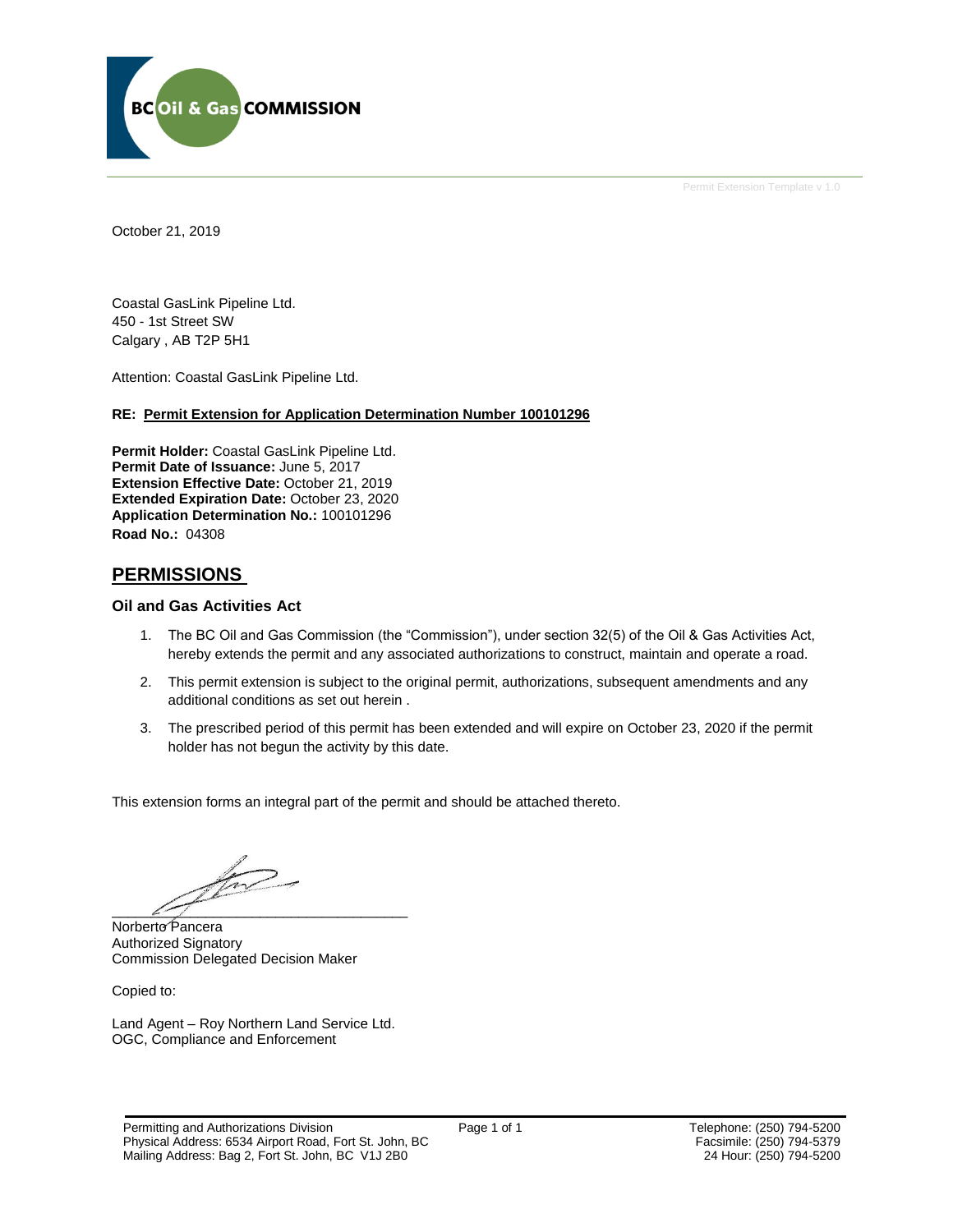

Permit Extension Template v 1.0

June 3, 2019

Coastal GasLink Pipeline Ltd. 450 - 1st Street SW Calgary , AB T2P 5H1

Attention: Coastal GasLink Pipeline Ltd.

## **RE: Permit Extension for Application Determination Number 100101296**

**Permit Holder:** Coastal GasLink Pipeline Ltd. **Permit Date of Issuance:** June 5, 2017 **Extension Effective Date:** June 5, 2019 **Extended Expiration Date:** October 23, 2019 **Application Determination No.:** 100101296 **Road No.:** 04308

## **PERMISSIONS**

## **Oil and Gas Activities Act**

- 1. The BC Oil and Gas Commission (the "Commission"), under section 32(5) of the Oil & Gas Activities Act, hereby extends the permit and any associated authorizations to construct, maintain and operate a road.
- 2. This permit extension is subject to the original permit, authorizations, subsequent amendments and any additional conditions as set out herein .
- 3. The prescribed period of this permit has been extended and will expire on October 23, 2019 if the permit holder has not begun the activity by this date.

This extension forms an integral part of the permit and should be attached thereto.

 $\overline{\phantom{a}}$ 

Jacqueline Bourke Authorized Signatory Commission Delegated Decision Maker

Copied to:

Land Agent – Roy Northern Land Service Ltd.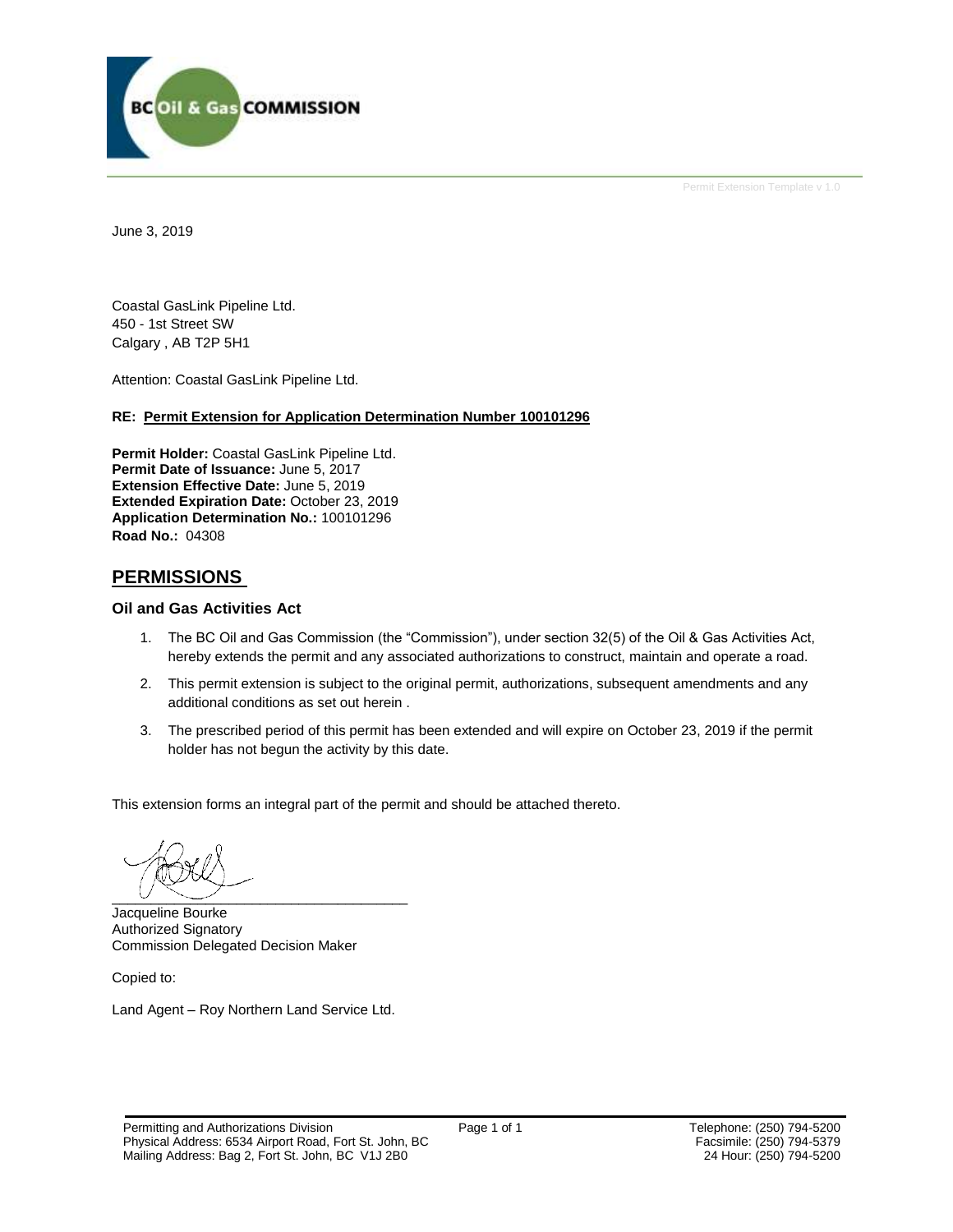

OGAA Permit Template v 3.9

June 5, 2017

Coastal GasLink Pipeline Ltd. 450 - 1st Street SW Calgary AB T2P 5H1

[Attention:](#page-2-0) Coastal GasLink Pipeline Ltd.

## **RE: Determination of Application Area Number 100101296**

**[Permit Holder:](#page-2-0)** Coastal GasLink Pipeline Ltd. **[Date of Issuance:](#page-2-0)** June 5, 2017 **[Effective Date:](#page-2-1)** June 5, 2017 **[Application Submitted Date:](#page-2-0)** February 10, 2017 **[Application Determination Number](#page-2-0)**: 100101296 **Approved Disturbance Footprint:** 1.676 ha

## **ACTIVITIES APPROVED**

# **GENERAL PERMISSIONS, AUTHORIZATIONS and CONDITIONS**

## **PERMISSIONS**

## **Oil and Gas Activities Act**

- <span id="page-2-0"></span>1. The BC Oil and Gas Commission, under section 25 (1) of the *Oil and Gas Activities Act*, hereby permits the Permit Holder referenced above to carry out the following activities, indicated in the Approved Activities table above, subject to the conditions contained herein, any applicable exemptions and authorizations:
	- a) To construct, maintain and operate an oil and gas road as detailed in the Activity Details tables below.
- <span id="page-2-1"></span>2. The permissions and authorizations granted under this permit are limited to the area identified in the spatial data submitted to the Commission in the permit application as identified and dated above; herein after referred to as the 'activity area'.

## **Petroleum and Natural Gas Act**

- 3. Pursuant to section 138(1) of the *Petroleum and Natural Gas Act,* the Permit Holder is permitted to enter, occupy and use any unoccupied Crown land located within the activity area to carry out the oil and gas activities and related activities permitted, or authorized herein.
	- a) The permission to occupy and use Crown land does not entitle the Permit Holder to exclusive possession of the area.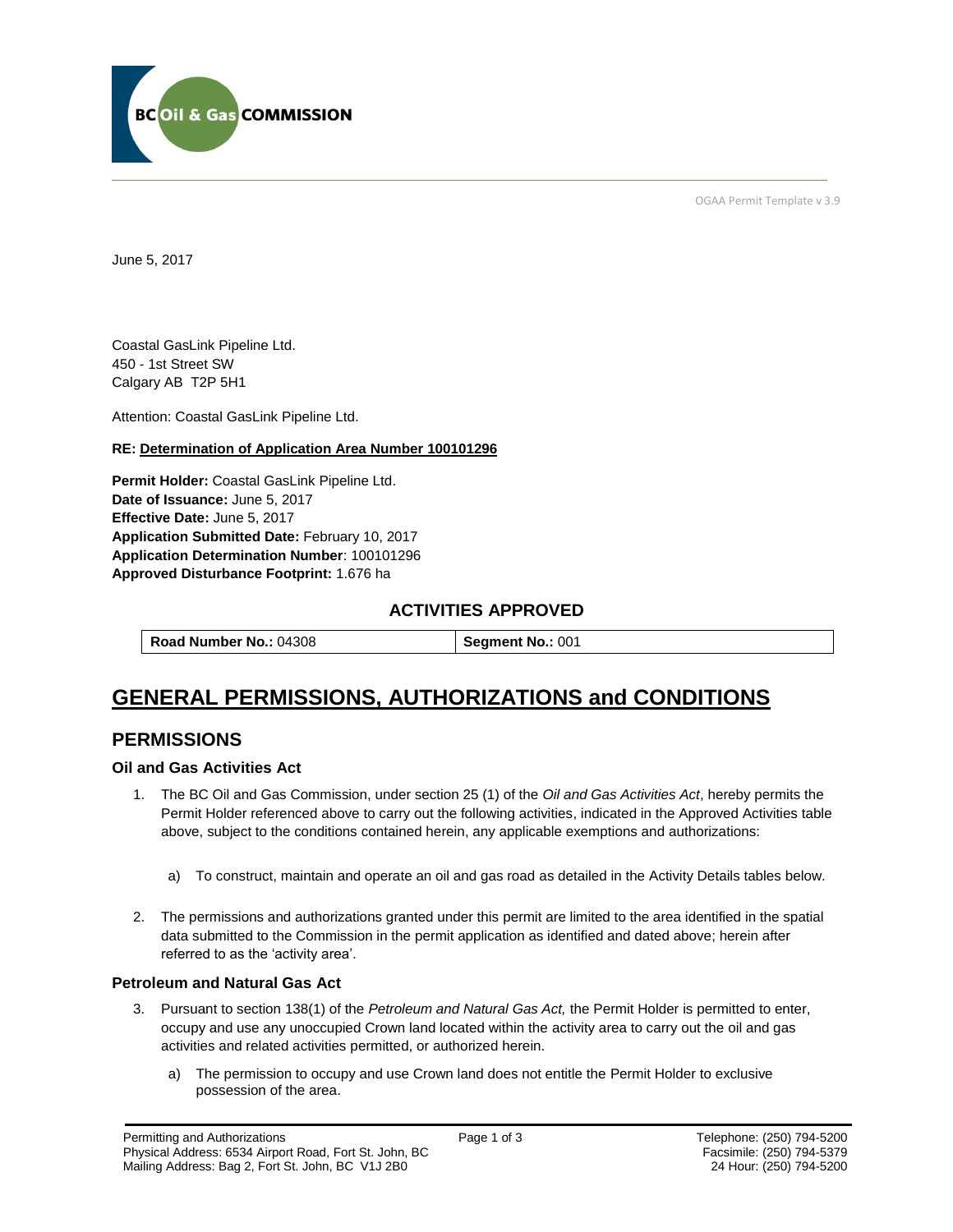b) The total disturbance within the activity area must not exceed the total approved disturbance footprint as referenced above.

## **AUTHORIZATIONS**

## **CONDITIONS**

#### **Notification**

- 4. Within 60 days of the completion of construction activities under this permit, the Permit Holder must submit to the Commission a post-construction plan as a shapefile and PDF plan accurately identifying the location of the total area actually disturbed under this permit. The shapefile and plan must be submitted via eSubmission.
- 5. The permit holder must notify Yekooche First Nation a minimum of five (5) days prior to commencement of construction activities.
- 6. The permit holder must notify Nadleh Whut'en First Nation a minimum of five (5) days prior to commencement of construction activities.
- 7. The permit holder must notify Saik'uz First Nation a minimum of five (5) days prior to commencement of construction activities.
- 8. The permit holder must notify Nak'azdli First Nation a minimum of five (5) days prior to commencement of construction activities.
- 9. The permit holder must notify Carrier Sekani Tribal Council a minimum of five (5) days prior to commencement of construction activities.

#### **General**

- 10. The rights granted by this permit in relation to unoccupied Crown land are subject to all subsisting grants to or rights of any person made or acquired under the *Coal Act, Forest Act, Land Act, Mineral Tenure Act, Petroleum and Natural Gas Act, Range Act, Water Sustainability Act* or *Wildlife Act*, or any extension or renewal of the same.
- 11. The Permit Holder must not assign, sublicense or permit any person other than its employees, contractors or representatives to use or occupy any Crown land within the activity area, other than its employees, contractors or representatives, without the Commission's written consent.
- 12. The Permit Holder must ensure that any Crown land within the activity area is maintained in a condition so as to minimize hazards, including but not limited to hazards associated with storage of materials and equipment.
- 13. The Permit Holder must ensure that any Crown land within the activity area is maintained free of garbage, debris and unused equipment.

#### **Environmental**

- 14. Construction activities must not result in rutting, compaction or erosion of soils that cannot be reasonably rehabilitated to similar levels of soil productivity that existed on the activity area prior to the construction activities taking place.
- 15. Any temporary access must be constructed and maintained in a manner that provides for proper surface drainage, prevents pooling on the surface, and maintains slope integrity.

#### **Clearing**

16. The Permit Holder is permitted to fell any trees located on Crown land within 1.5 tree lengths of the activity area that are considered to be a safety hazard according to *Workers Compensation Act* regulations and must be felled in order to eliminate the hazard. Trees or portions of these trees that can be accessed from the activity area without causing damage to standing timber may be harvested.

## **Archaeology**

17. An AIA report must be submitted to the Commission as soon as practicable.

If artifacts, features, materials or things protected under section 13(2) of the Heritage Conservation Act are identified the permit holder must, unless the permit holder holds a permit under section 12 of the Heritage Conservation Act issued by the Commission in respect of that artifact, feature, material or thing: